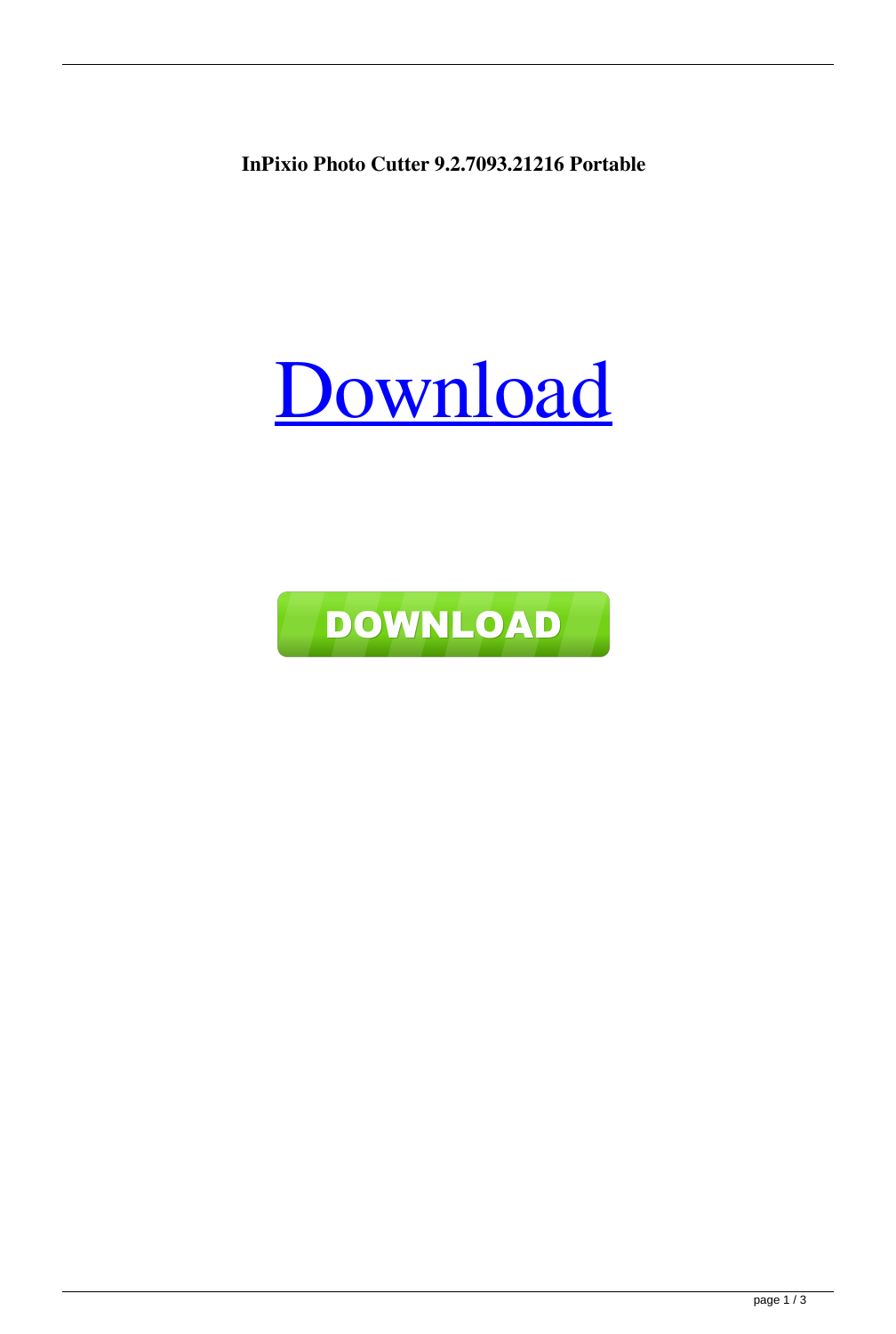Unfurl the Eyefinity InPixio Photo Cutter Download. The best editing software for iPad. InPixio Photo Cutter 9.2.7093.21216 Portable InPixio Photo Cutter 9.2.7093.21216 is a software for creating photo collages. InPixio Photo Cutter let's you add special effects to your pictures with the help of its easy-to-use and highly customizable user interface. You can even draw simple shapes, such as squares and circles, and use them to crop and place over the image. InPixio Photo Cutter 9.2.7093.21216 Activated InPixio Photo Cutter 9.2.7093.21216 Activated is a software for creating photo collages. InPixio Photo Cutter let's you add special effects to your pictures with the help of its easy-to-use and highly customizable user interface. You can even draw simple shapes, such as squares and circles, and use them to crop and place over the image. InPixio Photo Cutter 9.1.7026.29784 Portable InPixio Photo Cutter 9.1.7026.29784 Portable is a software for creating photo collages. InPixio Photo Cutter let's you add special effects to your pictures with the help of its easy-to-use and highly customizable user interface. You can even draw simple shapes, such as squares and circles, and use them to crop and place over the image. InPixio Photo Cutter 10.0.7370.30710 (64/32 bit) Multilingual InPixio Photo Cutter 10.0.7370.30710 (64/32 bit) Multilingual is a software for creating photo collages. InPixio Photo Cutter let's you add special effects to your pictures with the help of its easy-to-use and highly customizable user interface. You can even draw simple shapes, such as squares and circles, and use them to crop and place over the image. InPixio Photo Cutter 9.2.7093.21216 InPixio Photo Cutter 9.2.7093.21216 is a software for creating photo collages. InPixio Photo Cutter let's you add special effects to your pictures with the help